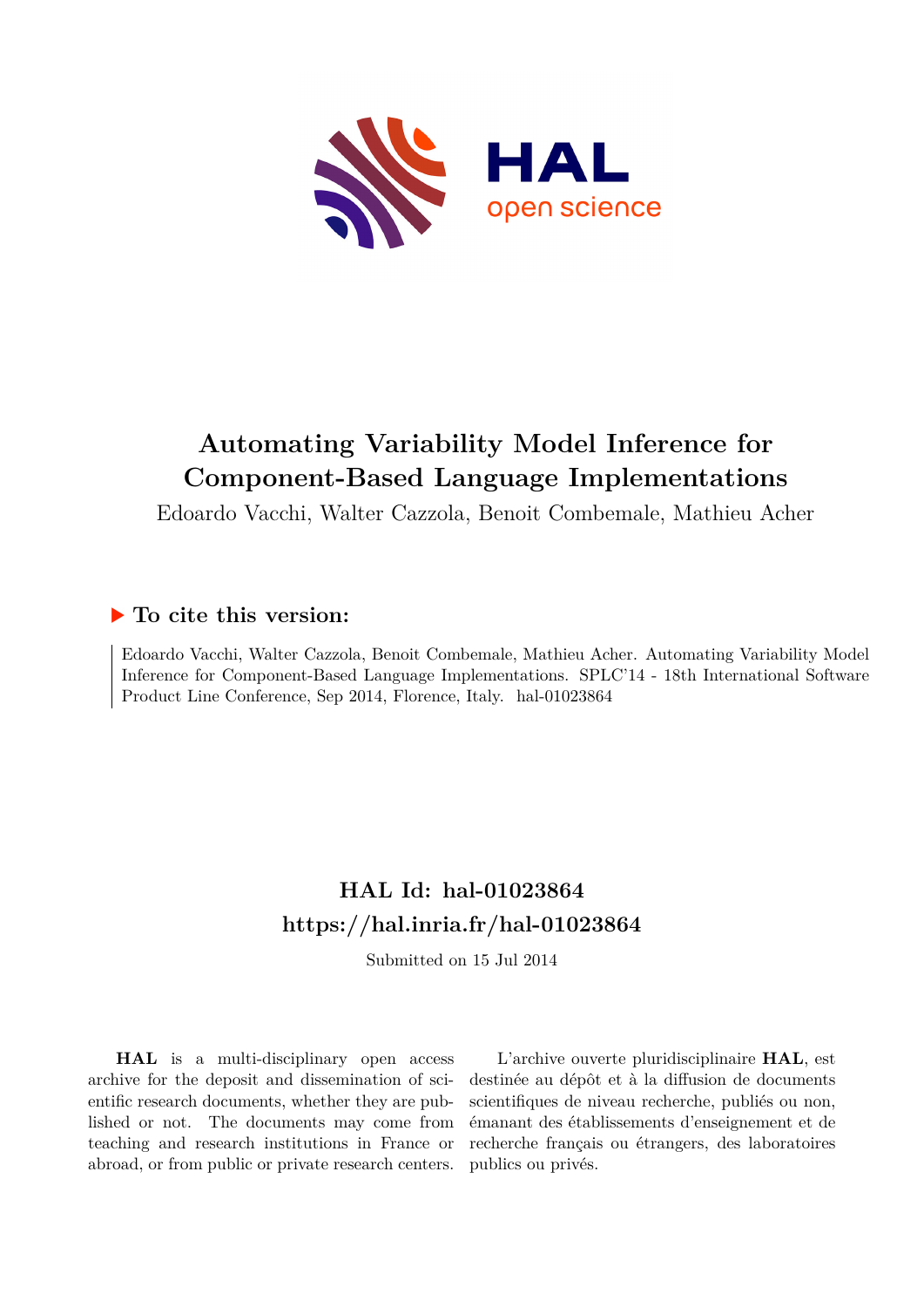## **Automating Variability Model Inference for Component-Based Language Implementations**

Edoardo Vacchi, Walter Cazzola Computer Science Department Università degli Studi di Milano, Italy lastname@di.unimi.it

## ABSTRACT

Recently, domain-specific language development has become again a topic of interest, as a means to help designing solutions to domain-specific problems. Componentized language frameworks, coupled with variability modeling, have the potential to bring language development to the masses, by simplifying the configuration of a new language from an existing set of reusable components. However, designing variability models for this purpose requires not only a good understanding of these frameworks and the way components interact, but also an adequate familiarity with the problem domain.

In this paper we propose an approach to automatically infer a relevant variability model from a collection of already implemented language components, given a structured, but general representation of the domain. We describe techniques to assist users in achieving a better understanding of the relationships between language components, and find out which languages can be derived from them with respect to the given domain.

## Categories and Subject Descriptors

D.2.13 [Software Engineering]: Reusable Software; D.3.3 [Programming Languages]: Language Constructs and Features—*Frameworks*; D.3.4 [Programming Languages]: Processors—*Compilers,Interpreters*

## Keywords

Variability Models, SW Product Lines, DSL Implementation.

## 1. INTRODUCTION

Domain-specific languages (*DSLs*) are programming languages that target specific problem areas using terms and concepts that pertain to those domains. DSLs enable the domain experts to express solutions to their problems by using concepts related to their expertise.

*SPLC'14* September 15-19, 2014, Florence, Italy.

Benoit Combemale, Mathieu Acher University of Rennes 1 IRISA / Inria, France firstname.lastname@irisa.fr

In the last few years, the practice of developing problemtailored languages has been rediscovered [\[19\]](#page-10-0), as a means to develop domain-specific solutions in an easier way. It is widely recognized [\[20,](#page-10-1) [23\]](#page-10-2) that DSLs provide a better way to solve a domain specific problem (where better is in term of time-to-market, readability and maintainability). In this perspective, several small languages have been developed but this practice is not diffuse as expected since DSL development is an activity that requires time (often the development must be done from scratch) and skills about language engineering not always within everyone reach. Many modern language development frameworks are improving reuse and sharing language components among different implementations (e.g., [\[24,](#page-10-3) [7,](#page-10-4) [28\]](#page-11-0)) to foster DSL development. Earlier work [\[32,](#page-11-1) [30\]](#page-11-2) has shown that it is possible to construct a *family of languages*, i.e., a set of languages that can be built from different configurations of the same set of components.

Still, even though many language frameworks support component reuse and sharing, they often do not account for *variability and dependency management*. Variation points (features), dependencies between them and their mapping onto concrete artifacts are not made explicit or documented. A manual identification of variation points —and constraints among them— by the developer runs the risk of *over*- or *under*-estimating the capabilities of the DSL. It is easy for a developer to forget a technical constraint or to add an unnecessary variation point. On the one hand, an overestimation leads to unsafe variants of a DSL, i.e., some variants rely on missing foundations. On the other hand, an under-approximation does not exploit the full range of features offered by a DSL.

In this work we describe an automated approach that applies variability management to componentized language development given a representation of the domain. We show how to *discover* and *present* the relations that occur in a given set of language components in an explicit, understandable, accurate way: a feature model that end users may use to perform choices and derive automatically a safe conforming language implementation. Developers of a DSL can also benefit from having a central and explicit feature model.

The contributions of this work are i) an approach to automatically derive a tree structure out of the language components using domain concepts found in a semantic network and hierarchical clustering algorithms; ii) techniques to automatically and interactively refine the feature model for enhancing its readability and enforcing its configuration set; iii) an evaluation of the proposal on two DSLs. We report on our experience and show that a substantial part of the

Permission to make digital or hard copies of all or part of this work for personal or classroom use is granted without fee provided that copies are not made or distributed for profit or commercial advantage and that copies bear this notice and the full citation on the first page. To copy otherwise, to republish, to post on servers or to redistribute to lists, requires prior specific permission and/or a fee.

Copyright 2014 ACM X-XXXXX-XX-X/XX/XX ...\$15.00.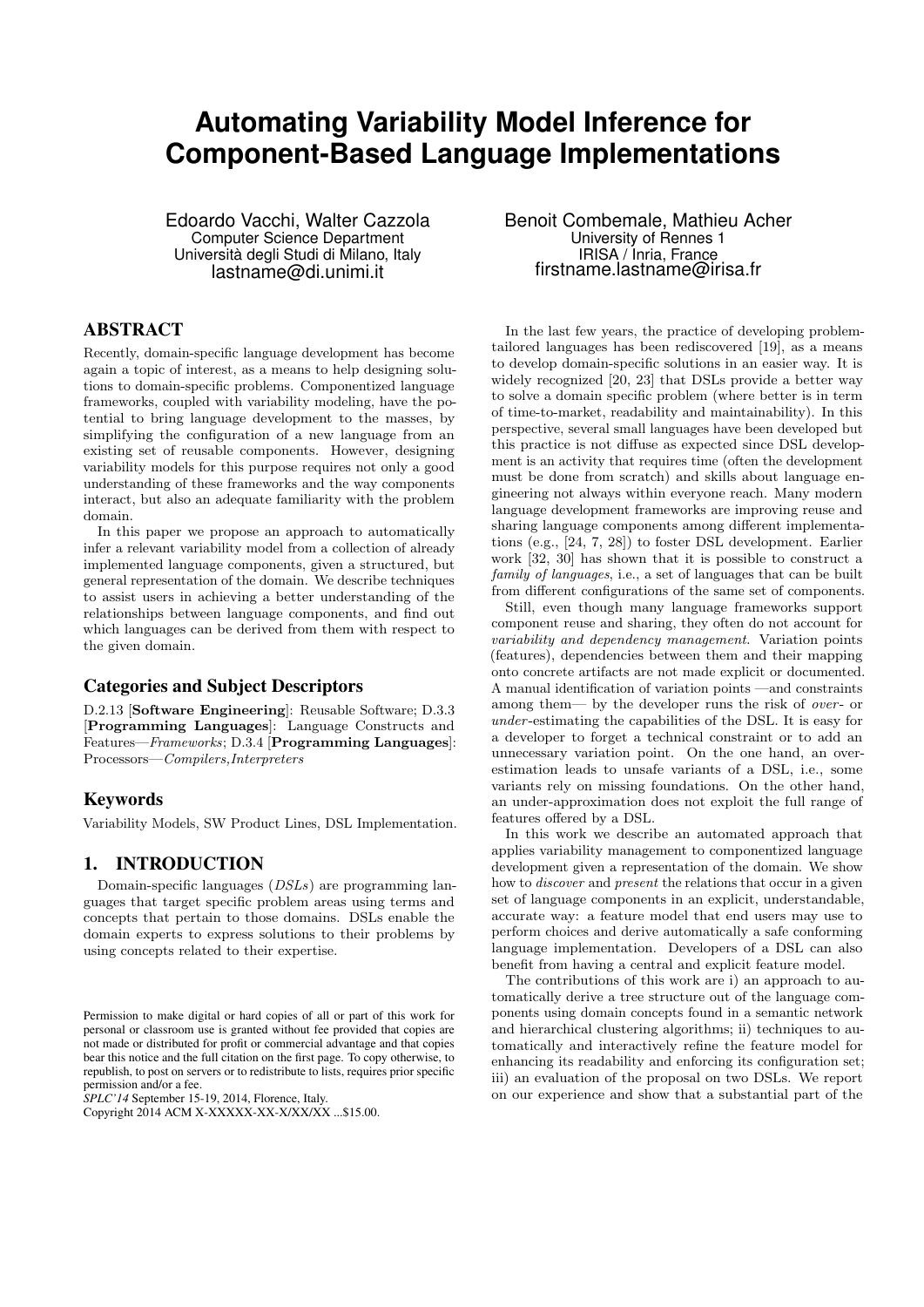feature model (including feature hierarchy and constraints) necessitates domain knowledge.

The rest of this paper is structured as follows. In Sect. [2](#page-2-0) we provide some background with respect to modular language implementation and variability modeling; in Sect. [3](#page-2-1) we give an overview of the approach. In Sect. [4](#page-3-0) we describe the approach in detail using a running example (a family of state machine languages). In Sect. [5](#page-6-0) we evaluate the approach on two case studies, the first based on the running example, the other represents a family of programming languages implementing the Linda [\[15\]](#page-10-5) coordination model. In Sect. [6](#page-8-0) and [7](#page-9-0) we describe some related work and draw our conclusions.

## <span id="page-2-0"></span>2. BACKGROUND AND MOTIVATION

In this section we give an overview of the background that is required to understand the following of this paper.

#### <span id="page-2-2"></span>2.1 Component-based Language Framework

A component-based language framework is a language implementation framework that emphasizes the separation of the concepts of a language as pluggable and composable units. Each unit usually represents a syntactic feature of the language (a keyword, or a construct) along with the implementation of its semantics. Many component-based language frameworks have been proposed over the years (e.g., [\[21,](#page-10-6) [34,](#page-11-3) [24\]](#page-10-3)).

In this work we employed Neverlang [\[7,](#page-10-4) [8,](#page-10-7) [33\]](#page-11-4). In Neverlang, a reusable language component is called a **slice**. Each slice includes a syntax definition, that is a portion of a grammar of the language in BNF and a definition of several **roles**, that is, the implementation of a compilation phase, with respect to that part of the syntax. All the roles together represent the *semantics* of the construct. A language can be therefore seen as the result of the composition of several **slice**s. Grammar portions are sets of *production rules* (or, in short, *productions*) of the form  $A \to \omega$ , where A is called a *nonterminal* and  $\omega$  is a string of *terminals* and nonterminals. A terminal can be roughly equated to a keyword or a literal of the language.

*Language Components and Dependency Graph.* When generating a language, the union of all the sets of productions contained in the slices should produce a "meaningful" grammar, that is, its generated language should not be empty. In concrete terms, consider a slice  $s$ , defining the production  $A \rightarrow B$ . Then there must be some slice  $s_A$  that *refers* nonterminal  $A$  in the right part of one of its productions (e.g.  $X \to A$ ), and that, ultimately, there is a chain of references that leads to the starting symbol of the grammar. Similarly, we expect another slice  $s_B$  to include some rule of the form  $B \to \beta$  such that finally  $A \Rightarrow^* w$ , with w being a syntactically-correct program. From these simple observations, it has been shown in a previous work [\[32\]](#page-11-1) that production rules contained in a language component can be used to infer a set of *required* nonterminal definitions (the *require*-set) and a set of *provided* nonterminal definitions (the *provide*-set). Required nonterminals are all those that occur in the right-hand part of a production, while provided nonterminals are all those that occur in the left-hand part. Then, given slice s with production  $A \rightarrow B$ , we can say that  $s$  is *providing* a rule for nonterminal  $A$ , but it *requires*  $B$ ; that is, another slice in the language should provide  $B$ .

Now, let us have a set of slices  $S = \{s_0, s_1, \ldots, s_n\}$ ; we define for each  $s \in S$  two sets  $R_s \subset N$ , the *require set* and

 $P_s \subset N$ , the *provide set*, with N being the alphabet of all the nonterminals in the grammars of all the slices in  $S$ . A *dependency* is a pair  $(s, X)$ , where  $s \in S$  and  $X \in R_s$ . We can say that the dependency  $(s, X)$  is *satisfied* if there is at least one slice  $s' \in S$  such that  $X \in P_{s'}$ , and then that s' satisfies . A *dependency graph* for a set of slices can be then defined as a tuple  $G = \langle S, D \rangle$ , with S being the set of slices and  $D = \{(s, s') \mid s' \text{ satisfies } s\}$ , with a function  $\ell(d) = X$ for each  $d = (s, s') \in D$ , such that  $(s, X)$  is a dependency satisfied by  $s'$  (for an example, see Fig. [6\)](#page-5-0).

#### 2.2 Problem Statement

Given a set of components languages (slices), we can automatically derive a dependency graph. Yet we are far from obtaining a comprehensive feature model:

- ∙ Features do not necessarily correspond to assets (components languages): the mapping between "slices" and features is not necessarily one-to-one. Typically abstract features can be added to reinforce the structure of the model.
- ∙ The dependency graph is not a tree: a node in the graph may have many possible parents whereas only one parent should be chosen.
- ∙ More dependencies —beyond implication constraints expressed in the dependency graph— are likely to occur such as excludes, disjunction, or bi-implications constraints. The dependencies can be reified directly in the feature diagram (e.g., with *alternative* groups) or as cross-tree constraints.

Overall automated support is needed to help (1) structuring the model and (2) enforcing its configuration set.

Notice that, in the rest of the paper we will assume a feature model to be a tree-like structure that represents relationships between features. Figure [9](#page-7-0) represents a feature model for a family of state machine languages: relationships between a parent feature and its child features can be *optional* (represented with an empty circle, e.g. Trigger), *mandatory* (black-filled circle, e.g. TransitionOption), *or* (filled triangle e.g. Guard or Effect) and *alternative* (empty triangle, e.g., SingleTriggerFork vs MultiTriggerFork).

## <span id="page-2-1"></span>3. OVERVIEW OF THE APPROACH

Our goal is to synthesize a feature model from a set of components languages (slices). The basic idea is that to build the most relevant feature model for a given domain, from a set of language components such as slices, we can exploit part of the information that we find in these components, coupled with an encoding of the domain knowledge in the form of a semantic network. All the slices *provide* nonterminals, which are themselves words. We put a *meaning* to words and establish relations with *other words* that belong to the same domain, thus mapping a slice to a set of words.

It is then possible to apply an *agglomerative hierarchical clustering algorithm* to the slices associated to each set of words; by making an appropriate choice for the similarity measure, the *dendogram* (a binary tree) that is obtained as a result of the clustering procedure can be used as a first, rough approximation of the feature model. Additional kinds of relationships are used to further organize the features and a series of edits refine the intermediate result so that we can obtain a final feature model. The process is as follows: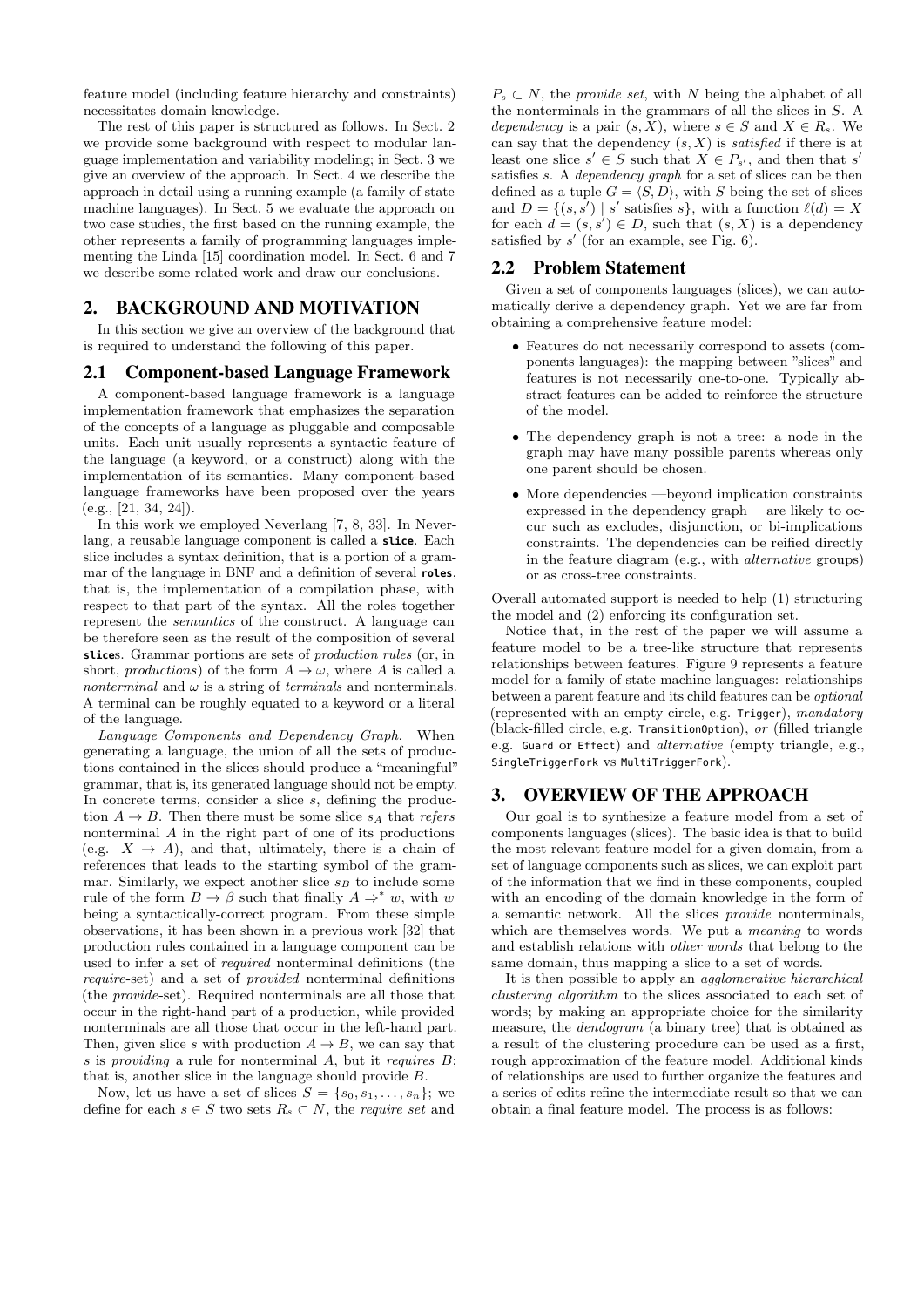

Fig. 1: Overview of the approach

- 1. At the first step, we extract the *dependency graph* from the set of slices (see Sect. [2\)](#page-2-0);
- 2. At the second step, domain concepts from a *semantic network* (developed by a domain expert) are attached to the dependency graph with the aim to provide some semantic information that will be exploited to further structure the graph.
- 3. We feed the decorated dependency graph to a hierarchical clustering algorithm with an appropriate distance metric: the result is a *tree structure* which will serve as the basis for the feature model;
- 4. The tree structure is refined using:
	- ∙ An heuristic to infer (1) implications over a disjunction of features, and (2) alternative choices from the implemented components;
	- ∙ The *antonym* relation of the semantic network that can be used to find other alternative choices in the variability model;
	- ∙ The *meronym* relation describes mandatory relations between components.
- 5. In case, *synthesis techniques* can be applied to the *provisional model* to get a *final feature model*.

The result is a feature model that represents the family of languages that can be implemented in the given domain. The approach benefits from the skills of language and domain experts individually without forcing any of them to acquire the skills of the other. Moreover, the semantic network is independent of the language implementation and therefore reusable in different contexts (e.g., in case of multiple-domains) or different component language frameworks.

#### <span id="page-3-0"></span>4. SUPPORTING THE APPROACH

In this section we detail and illustrate the automated techniques that support the approach on a running example: the family of state machine languages.

*State machines* represent the behavior of a system, described as a collection of a finite number of states. Several forms of state machines exist, Crane *et al.* [\[11\]](#page-10-8) provide a categorization of the different variants. The full list of the language components that have been implemented with their



<span id="page-3-1"></span>Listing 1: An example state machine written using one of the languages in the family.

<span id="page-3-2"></span>

Fig. 2: The state machine described by Listing [1](#page-3-1)

description can be found in Sect. [5.1.](#page-6-1)

Listing [1](#page-3-1) shows a program written using a language of the family and Fig. [2](#page-3-2) shows the graphical representation of the same state machine.

## 4.1 Tag Generation

We already have *logical information* (implies constraints) between slices, coming from the dependency graph. The implications can be exploited to organize slices into a hierarchy, but are not sufficient: slices are merely symbols. Intuitively user intervention is needed to further refine the meaning of each slice and to hierarchically organize slices. The *semantics* is what is still missing, i.e., the relations that occur between the domain concept that each slice represents.

For establishing relationships, domain experts elaborate a domain-specific semantic network with *synonym* (syn), antonym (ant), *hypernym*<sup>1</sup> (hyper) and *meronym*<sup>2</sup> (mero) relations. Slices are lexically mapped onto domain concepts: each slice is associated to a set of terms, or *tags* that describe what it represents conceptually. These sets of tags are automatically generated from an *initial* set of words. Let be a set of words. Then, if slice  $s \in S$  (where S is an arbitrary set of slices), *provides* nonterminal  $X$ , we can define the initial set  $T_0(s) = \{w_X, w_s\}$  to the slice, where  $w_X \in W$  is that word  $w_X \equiv X$ , and  $w_s \in W$  is the name of the slice. For instance, consider slice OuterCompositeStates in Fig. [6;](#page-5-0) because the slice *provides* nonterminal StateDef, as we can see from the labeled inbound edge, the initial set of tags for this slice will be:

 $T_0$ (OuterCompositeStates) = {StateDef, OuterCompositeStates}

Starting from the collection  $T_0(s)$ , we can find a superset  $T(s) \supseteq T_0(s)$  of related words, by the help of a *semantic network*  $N = \langle W, R \rangle$ , where R is the set of binary relations between words in  $W : R = \{\text{syn}, \text{ant}, \text{hyper}, \text{mero}\}.$ 

For each slice, we want to find the set  $T(s)$  of words that describe that slice, therefore we can consider all the relations in  $R' \setminus \{\text{ant}\}^3$ . We drop ant because for every pair  $(w, w') \in R_k$ , with  $R_k \in R'$ , w' describes in some sense what the concept *w* is whereas the relation ant describes what the concept  $w$  is not. Then for each slice  $s$  there is a maximal

<sup>3</sup>Antonyms will be used later in the process (Sect. [4.5\)](#page-5-1).

 $^{1}(A, B) \in$  hyper if every B is a kind of A; e.g., *animal* is a hypernym of *dog*.

 $2(A, B) \in \text{mero if every } B \text{ is a part of } A$ ; e.g., *page* is a meronym of *book*.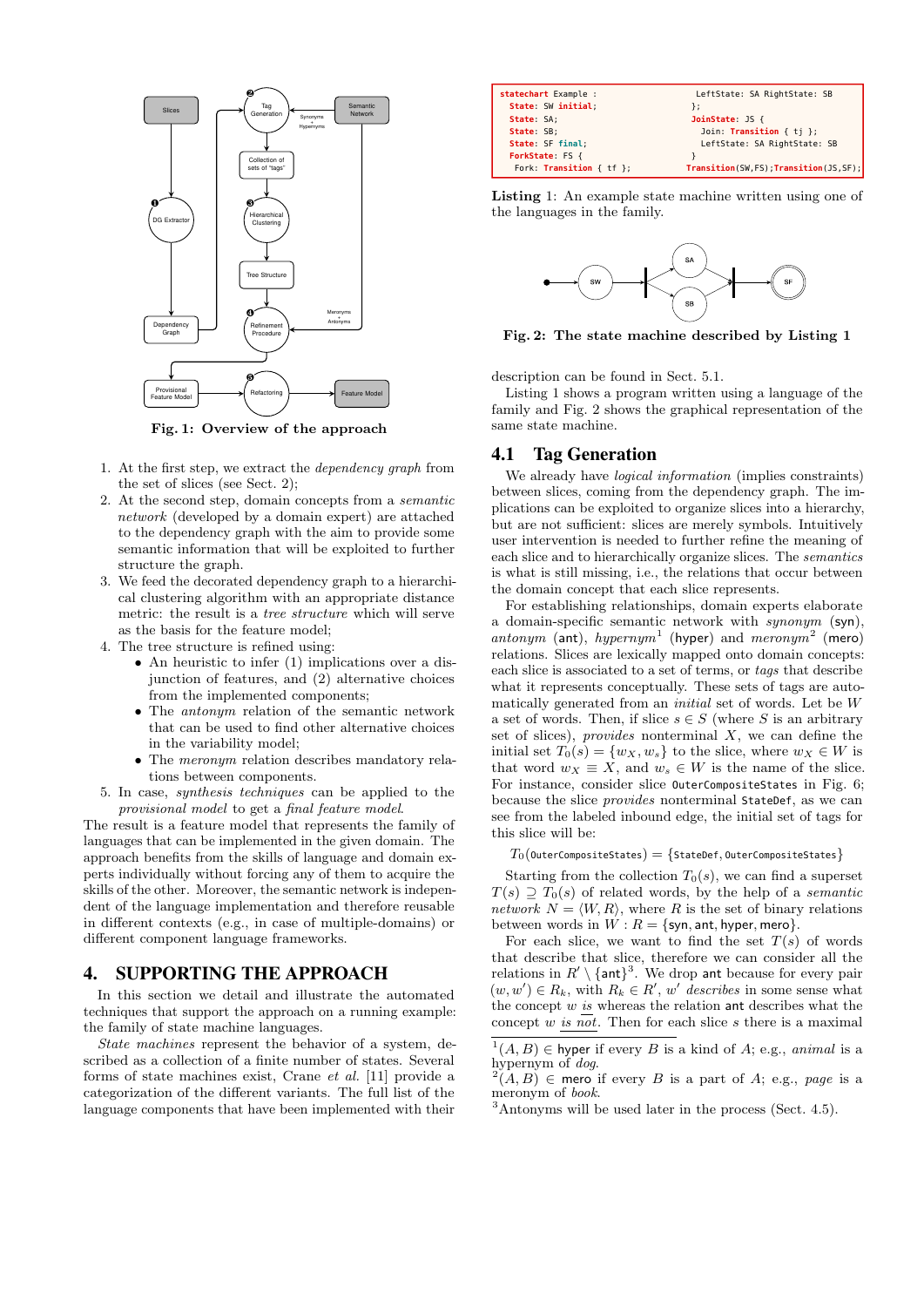

Fig. 3: A possible semantic network for state machines.

set  $T(s) \subseteq W$  s.t.:

1.  $T_0(s) \subseteq T(s)$ 

2.  $w \in \overline{T(s)} \implies \exists r \in R', \exists w' \in T(s) : (w, w') \in r$ 

For instance,  $T$ (OuterCompositeStates), using the semantic network in Fig. [3,](#page-4-0) would be:

 $T($ OuterCompositeStates)  $=$ 

{StateDef, OuterCompositeStates, CompositeState, . . . }

## 4.2 Hierarchical Clustering

Once tags have been generated for each language component (slice), a relevant tree structure —that will serve as the basis for the feature model— should be derived. The idea is to clusterize our language components (the slices) by applying an agglomerative hierarchical clustering algorithm [\[31\]](#page-11-5). The algorithm generates a binary tree (called *dendogram*).

Specifically we reasoned by analogy with documental collections where each document can be seen as a set of words. Each word is associated with a frequency  $f$ , i.e., the number of occurrences of the word in the document. Our set of words  $T(s)$  for slice s can be seen as a document where each word only occurs once. The clustering algorithm works by comparing clusters using a *similarity measure*. A reasonable measure for similarity between slices is the *Jaccard similarity* [\[31\]](#page-11-5):

$$
J(s_1, s_2) = \frac{|T(s_1) \cap T(s_2)|}{|T(s_1) \cup T(s_2)|} \tag{1}
$$

For instance the Jaccard similarity between  $s =$ InnerCompositeStates and  $s' =$  OuterCompositeStates with  $T(s) = \{$  Inner-CompositeStates, CompositeState, StateDef, StateMachineLanguage} and  $T(s') = \{$ OuterCompositeStates, $\widetilde{\mathsf{CompositeStateSet}}$ Def, StateMachineLanguage} would be  $J(s, s') = .6$ , and the distance can be defined as  $d(s, s') = 1 - J(s, s') = 0.4$ , that is the *complement* of the similarity measure. Within this framework, we can recursively define a cluster as:

- 1. the singleton set  ${T(s)}$ , with s being a slice
- 2. the set  ${c_1, c_2}$  where  $c_1$  and  $c_2$  are clusters

The output of this process is a dendogram where all the leaves are clusters on one element of the form  $\{T(s)\}\,$ , that are therefore easily mapped to single slices. Each cluster contains the slices that are closer to each other, with respect to the Jaccard similarity measure. In some sense, then, each cluster contains the slices that are closer to each other *semantically*: in fact, the more two sets  $T(s)$ ,  $T(s')$  overlap, the closer the measure will be to 1. Figure [4](#page-4-1) shows the result of the hierarchical clustering on a small subset of slices for the state machine language example.

#### 4.3 Refinement Procedure

In this first approximation, the tree (Fig. [4\)](#page-4-1) exhibits many nodes labeled in the same way and it is poorly structured. Now we describe how to merge nodes and compute labels.

<span id="page-4-0"></span>

<span id="page-4-1"></span>Fig. 4: (Part of) Dendogram for the State Machines.

*Merging nodes.* To reduce the number of choices, we merge nodes according to the chosen distance measure  $d$ . If the distance between a pair of nodes is zero, then they must be merged. Once the nodes have been merged, they can be labeled with the tags contained in the clusters. The result of the clustering procedure is a binary tree  $H = \langle C, E \rangle$ , where C is a set of clusters and the set of edges is  $E = \{(c, c') | c' \in c\}.$ In particular, there is a subset  $C_S \subset C$  that is the collection of 1-element clusters, i.e.,  $C_S = \{ \{T(s)\} \mid s \in S \}$ ;  $C_S$  is the set of the tree *leaves*. For each cluster  $c$  we define:

$$
\tau(c) = \begin{cases} T(s) & c \in C_S \\ \tau(c_1) \cap \tau(c_2) & c = \{c_1, c_2\} \end{cases}
$$
 (2)

Intuitively, the  $\tau$  function flattens the word sets found in each cluster, and computes their intersection. E.g., consider a cluster  $\bar{c} = \{\{\text{StateChart}, \text{StateMachineLanguage}\}, \{\text{StateChartBody}, \}$ StateMachineLanguage}}, then  $\tau(\bar{c}) = \{$ StateMachineLanguage} (cf. Fig. [4\)](#page-4-1). The  $\tau$  function and the Jaccard similarity are used to find parent/child pairs that can be merged. For each parent/child pair  $(c, c') \in E$  we compute the similarity value:

$$
J\left(\tau(c),\tau(c')\right)
$$

where  $J$  is still the Jaccard similarity. When the similarity value is 1 (the distance is 0), then parent and child can be merged, i.e., children of  $c'$  may become children of  $c$ , and node c' may be removed from the tree.

*Labeling nodes.* The result of the merging procedure is a non-binary tree where nodes are still unlabeled. Using again the  $\tau$  function we can now define a labeling strategy  $\ell$ , *i.e.*, the labeling where parent and child labels do not overlap:

$$
\ell(c) = \begin{cases} \ell(c) & c \text{ is root} \\ \tau(c) \setminus \ell(c') & (c', c) \in E. \end{cases}
$$
 (3)

The result of the entire procedure applied to Fig. [4](#page-4-1) can be seen in Fig. [5](#page-5-2) (Red, dashed edges are implies constraints that can be added by a user later on, see Sect. [4.5\)](#page-5-1)

#### <span id="page-4-2"></span>4.4 Heuristics for Mining Constraints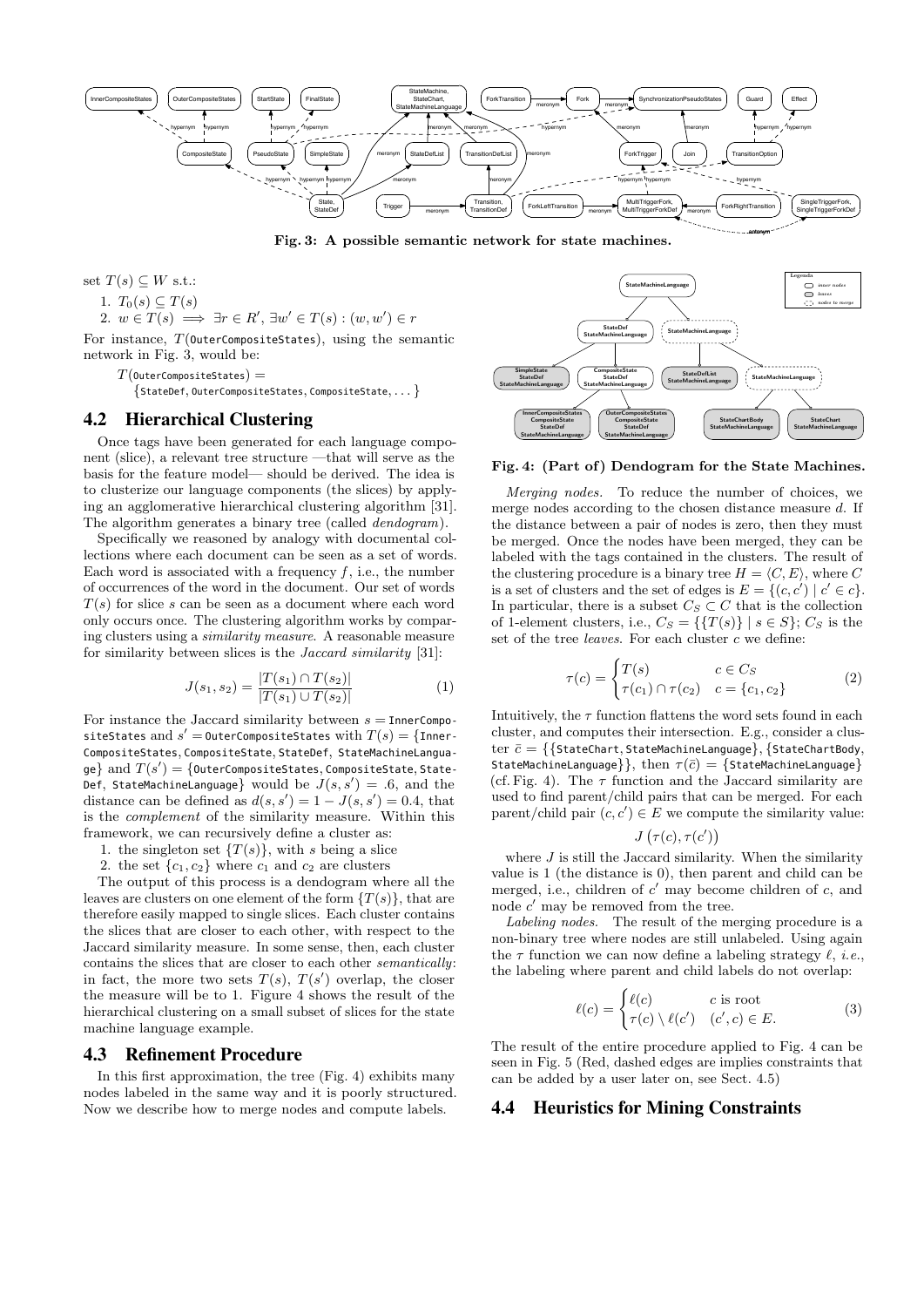

Fig. 5: Structure of the tree with respect to the features that represent states.



Fig. 6: The dependency graph for a subset of the state machine language family

The dependency graph  $G = \langle S, D \rangle$  represents implication relations that we can extract from the concrete artifacts. Figure [6](#page-5-0) shows the dependency graph for a subset of the slices that we are considering for the state machine example. There are two additional opportunities for mining other kinds of constraints (beyond binary implications).

*Implication and disjunctions.* For each vertex s in the dependency graph G there exist a pair  $(s, s') \in D$  if and only if there is an s' that satisfies s (Sect. [2.1\)](#page-2-2), where  $s, s' \in S$  are slices. In particular, as we saw previously,  $s'$  satisfies s when there is some production  $B \to \beta$  in s' and s contains some production  $\overrightarrow{A} \to \omega \overrightarrow{B\omega}$ . In this case, we say that s' provides  $B$  and that  $s$  requires  $A$ . The  $satisfies$  relation between slices  $s, s'$  can be therefore interpreted as the logic constraint:

<span id="page-5-3"></span>
$$
s \to s' \tag{4}
$$

However, consider the case when there are multiple slices  $s'_i$  satisfying s, for  $i = 0, 1, \ldots, n$ . For instance, each slice might contain a production of the form  $B \to \beta_i$ , where  $\beta_0 \neq \beta_1 \neq \cdots \neq \beta_n$ . Although one might then be tempted to write the set of formulas

$$
s \to s'_0, \quad s \to s'_1, \quad \dots, \quad s \to s'_n
$$

this would be incorrect. In fact, in a grammar, rules of the form  $B \to \beta_i$  represent *choices* between possible rewritings, rather than constraints that shall hold *at the same time*.<sup>4</sup> Consequently, in this case we can infer the constraint:

<span id="page-5-4"></span>
$$
s \to (s'_0 \lor s'_1 \lor \dots \lor s'_n) \tag{5}
$$

For instance, in Fig. [6,](#page-5-0) the collection of equally-labeled outbound edges can be expressed using the formula:

```
\nStateDefList 
$$
\rightarrow
$$
 (6)\n  (SimpleState V InnerCompositeStates V OuterCompositeStates).\n
```

As a general rule, if there is one and only one slice  $s'$  that satisfies  $s$ , then the logic constraint in Eq.  $(4)$  encodes the mandatory requirement that, when  $s$  is in the language, then also  $s'$  shall be included; otherwise, if there are *n* slices  $s'_{i}$ that satisfy  $s$ , then the logic constraint Eq.  $(5)$  encodes the requirement that, when *s* is in the language, *at least one* slice  $s'_i$  shall be included. By reasoning in the same way for each slice in set  $S$  and for each pair in set  $D$ , we obtain a collection of *crosscutting constraints* that we can pair with the tree that we have as a result of the clustering procedure.

<span id="page-5-2"></span>*Conflicting components.* Another kind of constraints can be inferred by looking at conflicts between components. So far we did not consider logical *exclusion* between features; we may say that two language features are in conflict if introducing both of them leads to an incorrect language implementation. In particular, two *language components* that define different semantics for the same keyword cannot coexist at the same time in the same language implementation; in this case, the conflict can be detected at the level of the language framework. In the case of Neverlang, we consider that two slices are in conflict when they define the same syntax with different semantics (in Sect. [5,](#page-6-0) we report on such a conflict).

#### <span id="page-5-1"></span><span id="page-5-0"></span>4.5 Further Refactorings

The leaves of the tree that we obtain from the previous procedure represent the components that constitute our language. However, so far each feature has to be considered optional. In the following, we will show how to infer further relations between nodes of the tree. Some relations will be retrieved from the slices, using the dependency graph: therefore, most of them will directly relate to the leaves of the tree; but it is possible to promote these relations to the internal nodes of the tree. Other relations will be inferred from the semantic network.

*Conflicting concepts.* Another kind of logical exclusion (or conflict) can arise between domain *concepts*. In this case the conflict cannot be detected by the language framework, because conflicts between concepts are domain-specific. Conflicting concepts, however, are *antonyms* in the semantic network —as provided by a domain expert. In both cases we can encode the conflict as a logic formula. Now, let be s and  $s'$  two features in conflict; then we can write:

$$
s \to \neg s' \tag{7}
$$

which is effectively stating that when one feature is present in our language, the other shall not be included at the same time. An example of possible conflict between concepts is between SingleTriggerFork and MultiTriggerFork, which are *antonyms* to each other (see Fig. [4\)](#page-4-1). In practice, some languages for state machine definition actually admit multiple event trigger after a fork and some may not (e.g., UML vs. Rhapsody [\[11\]](#page-10-8)). Therefore it is left to the developer to decide whether or not SingleTriggerFork and MultiTriggerFork are antonyms and mutually exclusive. Since the names SingleTriggerFork, MultiTriggerFork are trivially mapped onto the slices with the same name, we can easily also add a crosscutting constraint similar to [\(9\)](#page-7-1), encoding that it is not possible to generate a meaningful state machine language implementation that includes both features.

*Other constraints.* A *meronym* encodes the *part of* relation. For instance, we can say that *wheel* is a meronym of *car*. In particular, in this work, we are assuming that when

<sup>4</sup>Recall that each production expresses a rewriting of the symbol on the left with all the symbols on the right; the logic constraints above would mean that  $B$  must be rewritten to *every*  $\beta_i$  *at the same time*, which clearly does not make sense.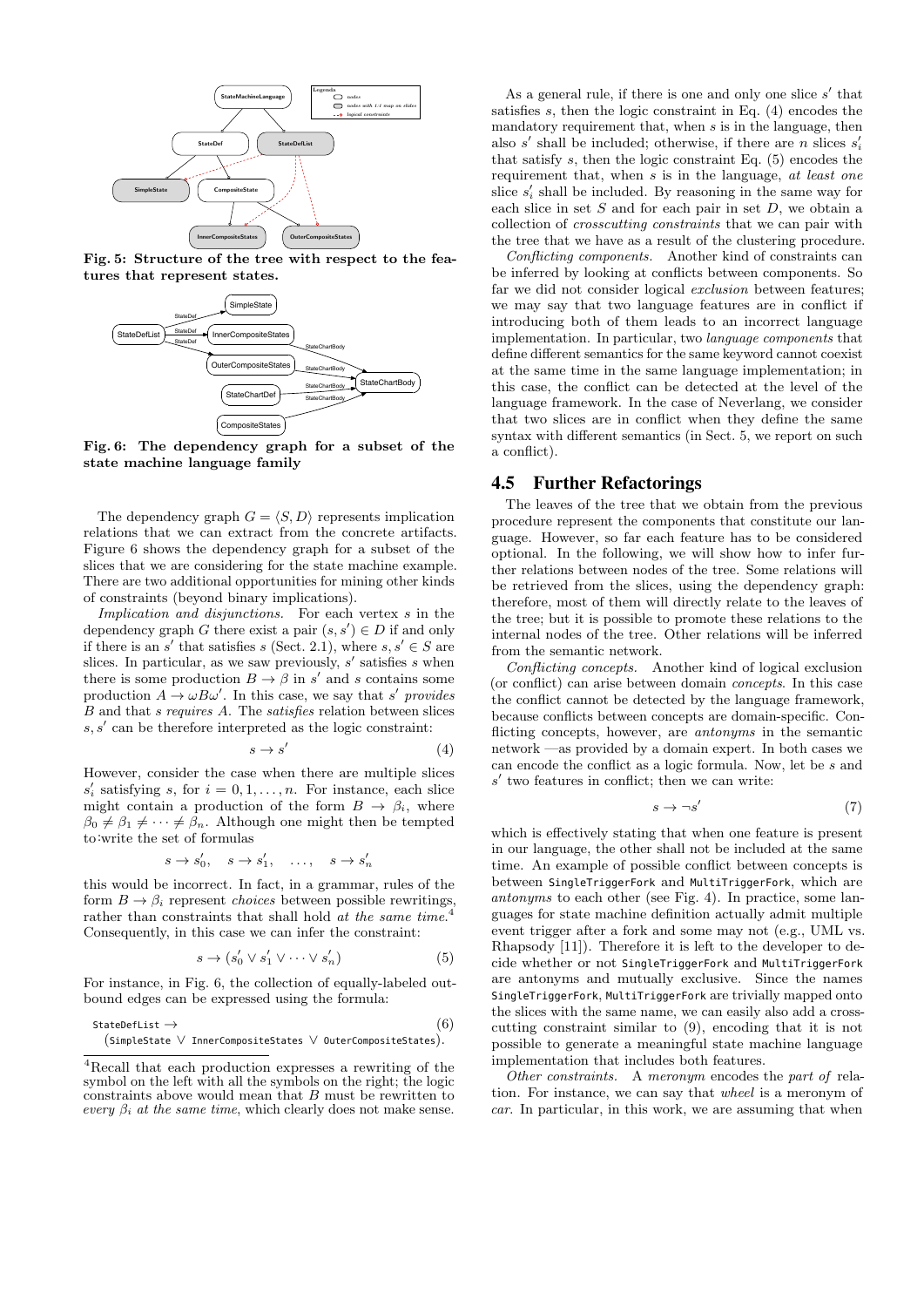

Fig. 7: **InnerCompositeStates** → ¬**OuterCompositeState**



Fig. 8: Collapsing mandatory features.

 $(w, w') \in \text{mero}, \text{ then } w \text{ is part of } w', \text{ and concept } w \text{ may exist}$ in our language if and only if  $w'$  is also present. Therefore, for all pairs  $(w, w') \in \text{mero we must add the constraint}$ 

$$
s \leftrightarrow s' \tag{8}
$$

for all pairs  $(s, s')$  such that  $w \in T(s)$  and  $w' \in T(s')$ . For instance, in our example, one such case is

StateChartDef ↔ StateMachineLanguage.

In fact, the StateChartDef slice defines the outer container for a state machine program (see Listing [1\)](#page-3-1). Therefore, it is *a part of* a StateMachineLanguage and there cannot be a StateMachineLanguage without the outer container of its body. In other words, meronyms can be used to infer *mandatory features* in the variability model (see for instance Fig. [8\)](#page-6-2).

*Synthesis of variability information.* The result of the previous phase is a provisional feature diagram: a tree with a possibly large collection of logic formulas. The process is likely to be incremental: a domain expert can refine the set of cross-tree constraints. All of these formulas say something about the relations between language components, and many of these formulas will crosscut between different subtrees. However, many formulas can be simplified, promoted to internal nodes of the tree and encoded directly in the structure of the variability model using heuristics and simple rewriting strategies. For instance, consider Fig. [5,](#page-5-2) and the logic constraint in Eq. [\(9\)](#page-7-1). The synthesis process reconstructs (i.e., *refactors*) the feature diagram and does make visible the variability information in the tree. As shown in Fig. [7](#page-6-3) there is now an Xor-group in the subtree rooted at CompositeState. In fact, each time a constraint is added or revised, the new variability information can be automatically synthesized in the feature diagram. We apply state-of-the-art synthesis techniques [\[4,](#page-10-9) [1\]](#page-9-1) that guarantee the feature diagram is *sound* and *maximal* at each step of the editing process.

## <span id="page-6-0"></span>5. CASE STUDIES

We evaluated our approach using two case studies. The first is an extended version of the running example (a family of state machine languages). The second case study is a family of simple, imperative, general purpose languages mixed with the Linda coordination model [\[15\]](#page-10-5). In both cases we automatically extracted the dependency graph from the slices, we transformed it to a feature model by using the semantic network, and inferred some further constraint to improve the final result. At the end, the obtained feature model permits to select which language belonging out of those pertaining to the described families we desire to get

<span id="page-6-3"></span>

| StateChartDef<br>StateChartBody<br>StateDefList | Outer container of the state machine body<br>Body of the state machine<br>List of states |  |
|-------------------------------------------------|------------------------------------------------------------------------------------------|--|
| SimpleState                                     | Syntax for simple state                                                                  |  |
| StartState                                      | Syntax for pseudostate start                                                             |  |
| Final State                                     | Syntax for pseudostate final                                                             |  |
| InnerCompositeStates                            | Specific definitions for Inner semantics                                                 |  |
| OuterCompositeStates                            | Specific definitions for Outer semantics                                                 |  |
| MultiTriggerForkDef                             | Syntax for Fork with Multi Trigger                                                       |  |
| SingleTriggerForkDef                            | Syntax for Fork with Single Trigger                                                      |  |
| Transition                                      | Definition of a transition                                                               |  |
| TransitionDefList                               | List of transitions                                                                      |  |
| TransitionAction                                | Body of a transition                                                                     |  |
| Trigger                                         | Trigger of a transition                                                                  |  |
| Guard                                           | Guard of a transition                                                                    |  |
| Effect                                          | Effect of a transition                                                                   |  |
| Join                                            | Join pseudostate implementation                                                          |  |
| Fork                                            | Fork pseudostate implementation                                                          |  |
| ForkTransition                                  | Fork Transition in the Single Trigger case                                               |  |
| ForkLeftTransition                              | Left Transition in the Multi Trigger case                                                |  |
| ForkRightTransition                             | Right Transition in the Multi Trigger case                                               |  |

<span id="page-6-4"></span><span id="page-6-2"></span>Table 1: Slices for the SM language family

and its implementation is automatically achieved via Neverlang and the composition of the selected slices. The goal of this section is twofold. First, we report on our practical experience and further illustrate our approach (see Sect. [5.1](#page-6-1) and [5.2\)](#page-7-2). Second, we aim to assess which parts of a variability model can be automatically extracted and which parts require domain knowledge —see Sect. [5.3.](#page-8-1)

#### <span id="page-6-1"></span>5.1 Family of State Machines

In the previous sections, the family of state machine (SM) languages has been used as our running example, focusing on a smaller subset of the cases to ease the explanations. The case study implements all of the slices found in Table [1.](#page-6-4) We will now complete the description of this case study. In Fig. [9\)](#page-7-0) we show the full variability model; gray nodes are directly mapped onto the slices (Table [1\)](#page-6-4), while white nodes either mapped are onto multiple slices or have no direct correspondence to a slice.

In Fig. [9,](#page-7-0) SimpleState is a *mandatory* child of StateDef, because in our semantic network (Fig. [3\)](#page-4-0) SimpleState is a *meronym* for StateDef. From the dependency graph (a portion not shown here for lack of space) the slices TransitionBody, Transition, and TransitionDefList are all dependent on each other; in particular, we can infer the following constraints:

```
TransitionDefList → Transition
Transtitution \rightarrow TransitionBody
```
TransitionDef and TransitionDefList are *meronyms* of State-MachineLanguage and Transition is a synonym of TransitionDef: therefore Transition and TransitionDefList are *mandatory*. As seen in Sect. [4.5,](#page-5-1) the nodes can be folded into their parent TransitionDef (cf. Fig. [8\)](#page-6-2). A similar pattern can be detected in the subtree rooted in MultiTriggerFork: all of its children can be folded inside this node: in fact, ForkLeftTransition and ForkRightTransition are meronyms for MultiTriggerFork that it is a synonym of MultiTriggerForkDef.The following constraints from the dependency graph:

> $SingleTriggerFork \rightarrow ForkTransition$  $MultiTriggerFork \rightarrow ForkTransition$

can be promoted to the parent (Sect. [4.5\)](#page-5-1) as

 $FortTrigger \rightarrow ForkTransition.$ 

and being ForkTransition and ForkTrigger meronyms for Fork: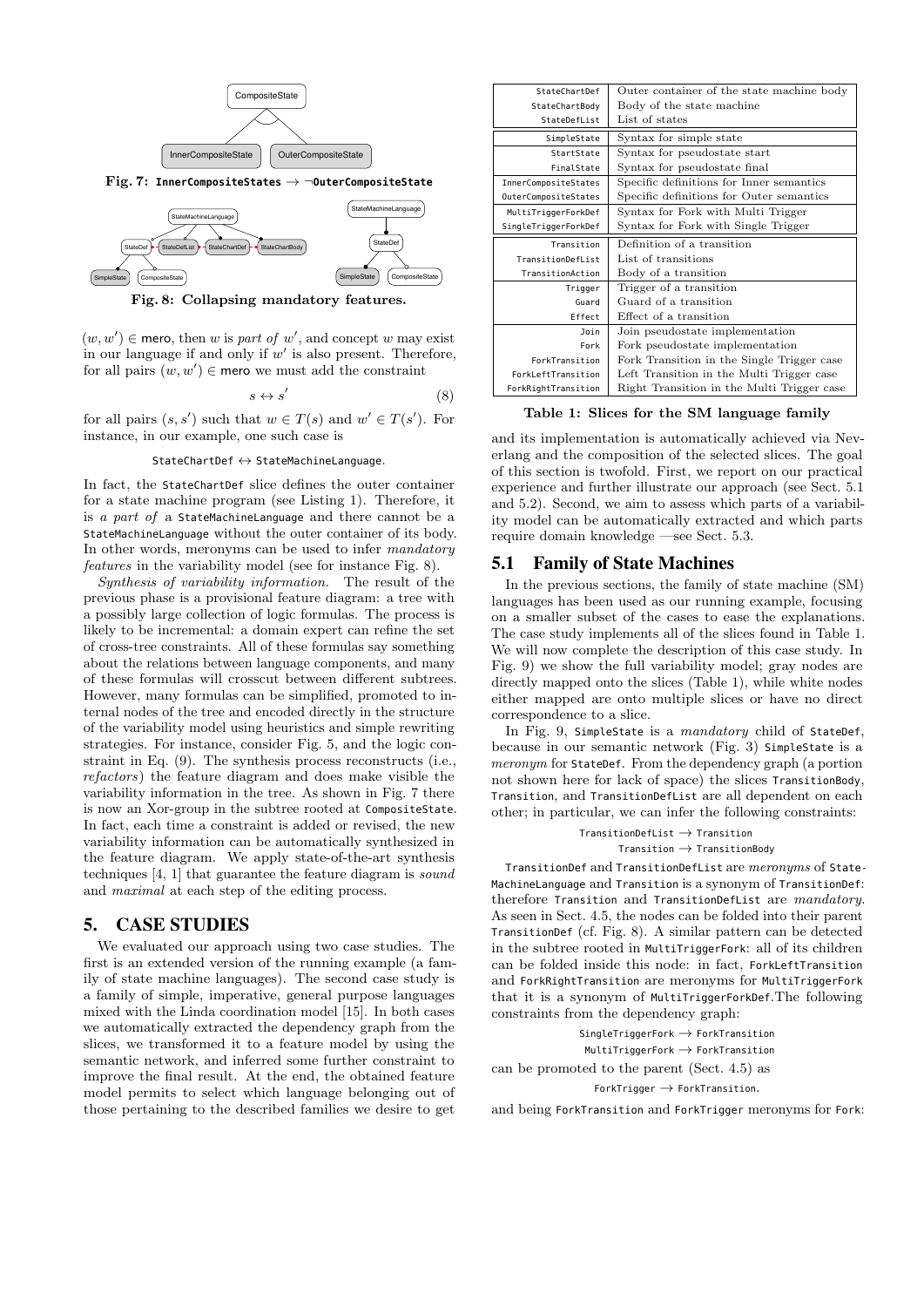

Fig. 9: Final generated variability model. In grey, features that are mapped 1:1 to a slice.

ForkTransition  $\leftrightarrow$  Fork, ForkTrigger  $\leftrightarrow$  Fork.

<span id="page-7-0"></span>All of these fork-related nodes are children of the same parent Fork; it follows that ForkTransition and ForkTrigger are *mandatory*, and that whenever ForkTrigger is chosen, one of its children should be chosen as well; so SingleTriggerFork and MultiTriggerFork are in an *alternative* relation (they are in conflict: see Sect. [4.5\)](#page-5-1). Finally, another constraint can be found in the dependency graph:

 $CompositeState \rightarrow StateCharBody.$ 

However, since StateChartBody has been already folded into the root StateMachineLanguage, this formula is redundant, and it can be removed. It follows that in this particular case we could remove all of the constraints and encode them directly in the structure of the tree.

Two components implement the behavior of the compiler in correspondence with the same keyword. It is the case of InnerCompositeStates and OuterCompositeStates. As it is not possible to include both components in the same language implementation, they are in conflict. Such situations can be automatically inferred and the constraint can be added:

```
InnerCompositeState \rightarrow \negOuterCompositeState (9)
```
#### <span id="page-7-2"></span>5.2 Imperative Languages with Linda

Gelernter *et al.* [\[15\]](#page-10-5) introduced Linda, a coordination model that implemented inter-process communication using a shared memory concept called *tuple space*. This model implements a very limited set of concepts (only six primitives: **in**, **inp**, **out**, **rd**, **rdp** and **eval**) that can be embedded in a host programming language. We further validate our approach by applying the same process used for the state machine language family to the union of a collection of slices for a simple imperative language and a set of slices that implement the Linda primitives (see Table [2](#page-7-3) for the implemented slices). Linda primitives have been implemented as pairs of slices with a threaded backend (local execution) or an RMI backend (distributed execution): in this case, since only their semantics change, a language that includes the slices for Linda may be executed either locally or in a distributed context, without requiring a rewrite.

For instance, Listing [2](#page-7-4) shows a program written in a language of the family represented by the variability model in Fig. [10.](#page-8-2) The language includes the features Expression, VariableDeclaration, PrintStatement, Block, and then it is possible to choose a pair of slices between  $LindaRMI + RMIProcess$ and LindaThread  $+$  ThreadProcess. Of course, it is not possible

| process ProcessFoo {<br>var messageToBar = "hello from Process Foo!"; var intValue = $100$ ; |  |  |
|----------------------------------------------------------------------------------------------|--|--|
| out(messageToBar, intValue);                                                                 |  |  |
| var messageFromBar = $""$ ;                                                                  |  |  |
| in(?messageFromBar);                                                                         |  |  |
| print "Foo> String: "+messageFromBar;                                                        |  |  |
|                                                                                              |  |  |
| process ProcessBar {                                                                         |  |  |
| <b>var</b> messageFromFoo = ""; var intFromFoo = $-1$ ;                                      |  |  |
| in(?messageFromFoo, ?intFromFoo)                                                             |  |  |
| print "Bar> String: "+messageFromFoo+" and int: "+intFromFoo;                                |  |  |
| $var$ messageToFoo = "hello from Process Bar!":                                              |  |  |
| out(messageToFoo);                                                                           |  |  |
|                                                                                              |  |  |

Listing 2: Processes in a language from the *Linda* family.

<span id="page-7-4"></span>

| RMIProcess          | Outer container for a process (RMI-based)    |  |  |
|---------------------|----------------------------------------------|--|--|
| ThreadProcess       | Outer container for a process (Thread-based) |  |  |
| Block               | List of statements between curly braces {}   |  |  |
| <b>IfStatement</b>  | Branch construct if                          |  |  |
| ForStatement        | Loop construct for                           |  |  |
| WhileStatement      | Loop construct while                         |  |  |
| DoWhileStatement    | Loop construct do-while                      |  |  |
| VariableDeclaration | Syntax for variable declaration              |  |  |
| Expression          | Expressions, numeric and string type defs    |  |  |
| LindaRMI            | RMI-based Linda primitives                   |  |  |
| LindaThread         | Thread-based Linda primitives                |  |  |

<span id="page-7-3"></span>Table 2: Slices for the Linda language family

to mix and match those, because of the constraints shown in the variability model.

This example might be seen as not *domain-specific*, as it defines parts of a general-purpose imperative language, but it couples them with primitives from the Linda language, and it can therefore be considered to some extent a family of DSLs. In this context, reasoning on the componentization of a general-purpose imperative language is interesting since many components result optional (see Fig. [10\)](#page-8-2). This is really not surprising, given the generality of the involved constructs, and it makes perfect sense: for instance, a simple imperative language may be restricted to a non-turing complete subset (e.g., no looping constructs, as in the provided example), and still serve some purpose. As you can see in the resulting variability model, most of the components are in fact optional or in an *or* relation. For lack of space, we have chosen not to show the semantic network used to generate the variability model but we will discuss how we obtained the result. For this example it was necessary to take a simple semantic network that put in relation general concepts for programming languages (e.g., loops, branches, control flow,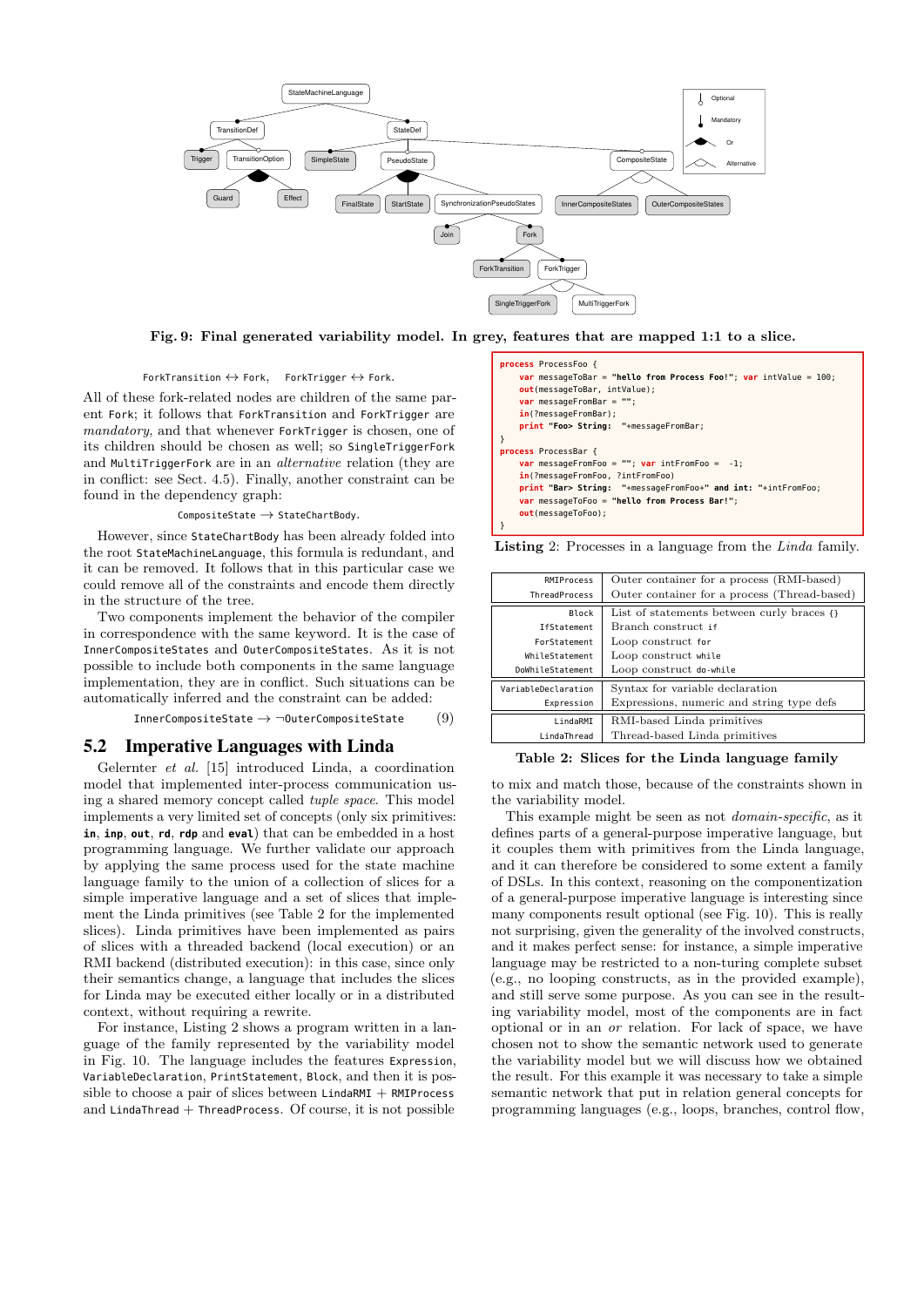

<span id="page-8-2"></span>Fig. 10: Linda variability model. Logic implications are in red. In gray, features that map to one slice.

etc.) and enriching it with concepts that are related to the coordination domain whose Linda belongs.

In Fig. [11](#page-8-3) we show a detail of the provisional variability model that we obtained after applying the clustering algorithm, and merging the nodes. At this point, all of the child of SimpleStatement are optional, and therefore, in an *or* relation. Expression is a child of SimpleStatement. The edges of the dependency graph have been superimposed in the figure in red or are spelled out as logic formulas: as you can see, there are many interdependencies between Expression and other components. In the final variability model (Fig. [10\)](#page-8-2) we could fold Expression into its parent SimpleStatement. In general, this is not necessarily possible: for instance, ControlFlow's sibling Block depends on SimpleStatement and *not* necessarily on Expression, and a language might include a statement that performs some kind of action that does not require an expression (e.g., printing a newline). However, because in this case *every* sibling of Expression depends on it, and because there are no other siblings that *do not* depend on it, it makes sense to fold Expression into its parent. In fact, since ControlFlow depends on Expression, then the dependency would be promoted to SimpleStatement. However, ControlFlow's sibling Block depends on SimpleStatement and *not* necessarily on Expression, because, in general, there might be a statement that performs some kind of action that does not require an expression. Still, because in this case *every* sibling of Expression depends on it, and because there are no other siblings that *do not* depend on it, even including Block would transitively cause Expression to be included (as a dependency of another child of SimpleStatement); therefore, it makes sense to fold Expression into the parent.

Although one might be tempted to try and perform other refactorings, the model shown in Fig. [10](#page-8-2) cannot be simplified further. For instance, because of the 1:1 mapping between the LindaRMI slice, which implements the primitives in the RMI case, and RMIProcess (and the same for the thread-based implementation of the primitives and of the process definition), one might be tempted to fold them into one feature. However, this would not be correct, since the implication is only one-sided: it is possible, and it makes sense to define a language where processes are executed in a thread or distributed using RMI and *do not* include the Linda primitives in this language (for instance, one might use other libraries to perform message passing). This means that even language that *do not* include Linda constructs belong to this family.



<span id="page-8-3"></span>Fig. 11: A detail of the VM for **SimpleStatement**.

#### <span id="page-8-1"></span>5.3 Automation and Domain Knowledge

Table [3](#page-9-2) summarizes the results for the two case studies. For each case study (SM and Linda), we first report on the number of antonyms, synonyms, meronyms, and hypernyms. The information is included in the semantic work and specified by a domain expert. We also report on the number of nodes and edges in the dependency graph —the inference of the dependency graph is fully automated. *1:1 ft/slice* is the number of features that correspond to an actual component language (slice). Such features have been depicted in gray throughout the paper. The other features represent *abstract* concepts and they have been automatically inferred from the semantic network. Finally we reported on the total number of exclude relationships (being represented as cross-tree constraints or alternative groups), mandatory relationships, and or-groups in the final feature model of each case study.

The results show that the dependency graph of the existing language components need to be refined with the expertize from the domain expert (i.e., by using the semantic network) to get a feasible feature model. First additional features should be added to structure the feature models. Abstract features, not originally present in the dependency graph, represent 43% (resp. 37%) of the final feature model in SM (resp. Linda). Second, heuristics for mining configuration constraints (or-groups and excludes) supplement the feature models. Third, additional logical relationships (e.g., exclusion, mandatory relations) have been inferred from the semantic network.

#### <span id="page-8-0"></span>6. RELATED WORK

Many authors have addressed the problem of recovering a feature model from various kinds of artifacts. She *et al.* [\[30\]](#page-11-2) showed how to reverse engineer a feature model starting from *feature descriptions* (written in natural language) and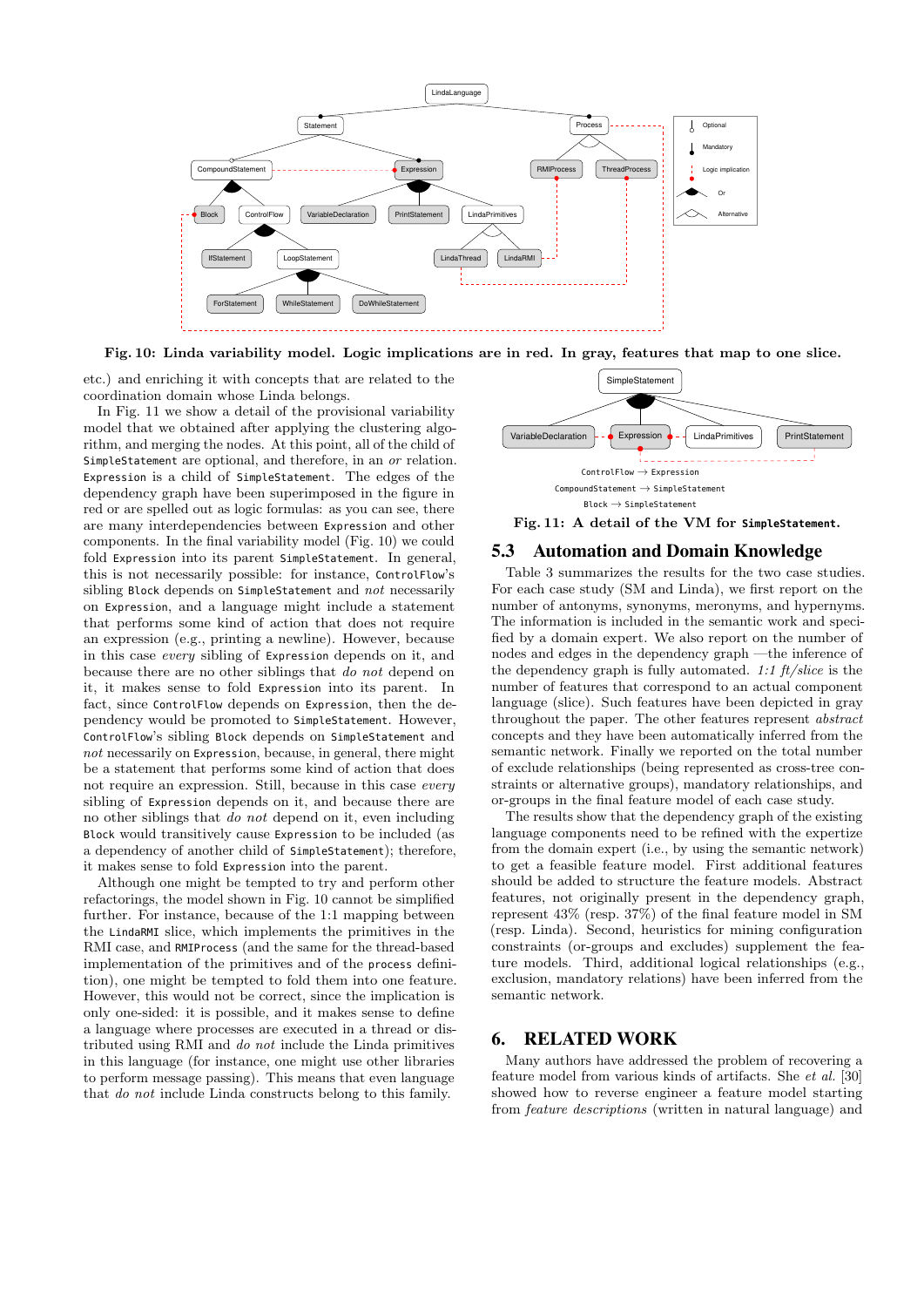|                  | SM                  | Linda            |
|------------------|---------------------|------------------|
| #antonyms        |                     | 2                |
| #synonyms        |                     | 2                |
| #meronyms        | 13                  | 10               |
| #hupernums       | 13                  | 14               |
| #DG's nodes      | 18                  | 13               |
| $#DG's$ edges    | 21                  | 32               |
| $\#1:1$ ft/slice | $12$ (out of $21$ ) | $12$ (out of 19) |
| $\#excludes$     | 2                   |                  |
| #mandatory       | 8                   | 3                |
| $\#Or-qrows$     | 2                   |                  |

Table 3: Results of the case studies

static analysis of source code. Davril *et al.* [\[12\]](#page-10-10) presented a fully automated approach for constructing feature models from publicly available product descriptions (e.g., as found in SoftPedia and CNET). Alves *et al.* [\[3\]](#page-10-11) and Niu *et al.* [\[26\]](#page-11-6) use clustering techniques to infer a tree structure. Ferrari *et al.* [\[13\]](#page-10-12) considered natural language documents. Weston *et al.* [\[35\]](#page-11-7) extract feature models from the requirements description in natural language.

A key difference with our work is the presence of textual artifacts to mine and organize features. In our context, we can only rely on slice names —there is no feature description and on the natural dependencies between language components —the dependency graph. It explains why we need domain knowledge in the form of a semantic network, providing extra information to refine the provisional feature model that can be inferred from the language components.

FAMILIAR [\[1\]](#page-9-1) provides an environment to synthesize feature models from a propositional formulas. An interactive support (through ranking lists, clusters, and logical heuristics) for choosing a sound and meaningful hierarchy is part of the environment [\[5,](#page-10-13) [6\]](#page-10-14). Generic ontologies (like WordNet or Wikipedia) are exploited as well as synthesis techniques [\[4\]](#page-10-9). In our context, there are three notable differences: (1) the dependency graph is a rough over-approximation of the configuration set (2) the complete list of features is not *a priori* known (3) feature names are quite technical and specific. Therefore the application of synthesis techniques [\[4,](#page-10-9) [1,](#page-9-1) [5\]](#page-10-13) is not immediate and requires some user effort.

Another related subject is constraint mining. In [\[2\]](#page-10-15), architectural and expert knowledge as well as plugins dependencies are combined to obtain an exploitable and maintainable feature model. Ryssel *et al.* [\[29\]](#page-11-8) developed methods based on formal concept analysis and analyzed incidence matrices containing matching relations. Nadi *et al.* [\[25\]](#page-10-16) developed a comprehensive infrastructure to automatically extract configuration constraints from C code. Their empirical study showed that many of the constraints require expert knowledge or more specific analysis. Our experience in a very different context concurs with the findings. A substantial amount of constraints cannot be inferred only from the analysis of languages components, despite the development of specific heuristics for mining constraints (see Sect. [4.4\)](#page-4-2).

Many formalisms were proposed in the past decade for variability modeling. For an exhaustive overview, we refer the readers to the literature reviews that gathered variability modeling approaches [\[27,](#page-11-9) [18,](#page-10-17) [10\]](#page-10-18). The support for identifying constraints and organizing features is likely to be relevant as well for other variability formalisms,

Some work has applied variability management to language implementation. Although we used Neverlang [\[8,](#page-10-7) [7\]](#page-10-4), other modular language implementation frameworks can be

<span id="page-9-2"></span>employed to implement a similar kind of approach (e.g., [\[34,](#page-11-3) [17\]](#page-10-19)). Cengarle *et al.* [\[9\]](#page-10-20) use MontiCore [\[21\]](#page-10-6) to describe variations of a base language. Haugen *et al.* [\[16\]](#page-10-21) have used CVL to model possible DSL variations. White *et al.* [\[36\]](#page-11-10) use feature modeling to improve reusability of features among a language family. In Liebig *et al.* [\[22\]](#page-10-22) a family of languages is decomposed in terms of their features. The authors do not start from a set of pre-defined components, but rather they componentize an already existing language and develop the variability model to support it. Therefore, relations between language components are imposed by the developers as they implement them. In our approach we discover the relations between the components using information that we extract directly from the implemented language components. Our objectives are thus quite different: we want to help a user finding implicit or explicit relations between *existing* components. The result makes it possible for end-users to configure their own DSL.

## <span id="page-9-0"></span>7. CONCLUSIONS

We presented an approach to automatically infer a variability model from a set of language components, given a description of a domain as a semantic network. The resulting variability model represents a family of languages that can be implemented using those components, with respect to the given domain description. We evaluated our approach against two case studies: the state machine and the imperative+linda family of languages. Such an evaluation showed that (1) the automatic extraction of constraints out of language components is feasible but it is only a starting point of the inference of a variability model; (2) the initial variability model can be automatically refined by using some domain knowledge (expressed as a semantic network).

We developed tools and automated techniques to support the process. Semantic network (as a description of a domain) as well as clustering techniques are used to hierarchically organize features of the variability model. The variability model has the merit of being readable, well-structured, and consistent with the *technical* and the *domain* constraints. The resulting variability model can be exploited to configure a family of languages and automatically generate a language implementation.

We implemented a prototype that uses the Neverlang [\[8,](#page-10-7) [7,](#page-10-4) [33\]](#page-11-4) framework for the implementation of the language components and the common variability language (CVL) [\[14\]](#page-10-23), as the domain-independent language for specifying and resolving variability. Given a desired combination of features, we are able to generate a language implementation as the composition of the set of Neverlang slices. The automating support developed in this paper now allows developers and users of DSLs to shift to a variability approach. As future work, we plan to investigate how inferred variability models can be maintained in parallel with the evolution of the DSL.

Acknowledgements. This work has been partially supported by the MIUR project CINA: Compositionality, Interaction, Negotiation, Autonomicity for the future ICT society, by the ANR INS Project GEMOC (ANR-12-INSE-0011), and the bilateral collaboration VaryMDE between INRIA and Thales Research & Technology.

#### 8. REFERENCES

<span id="page-9-1"></span>[1] M. Acher, B. Baudry, P. Heymans, A. Cleve, and J.-L.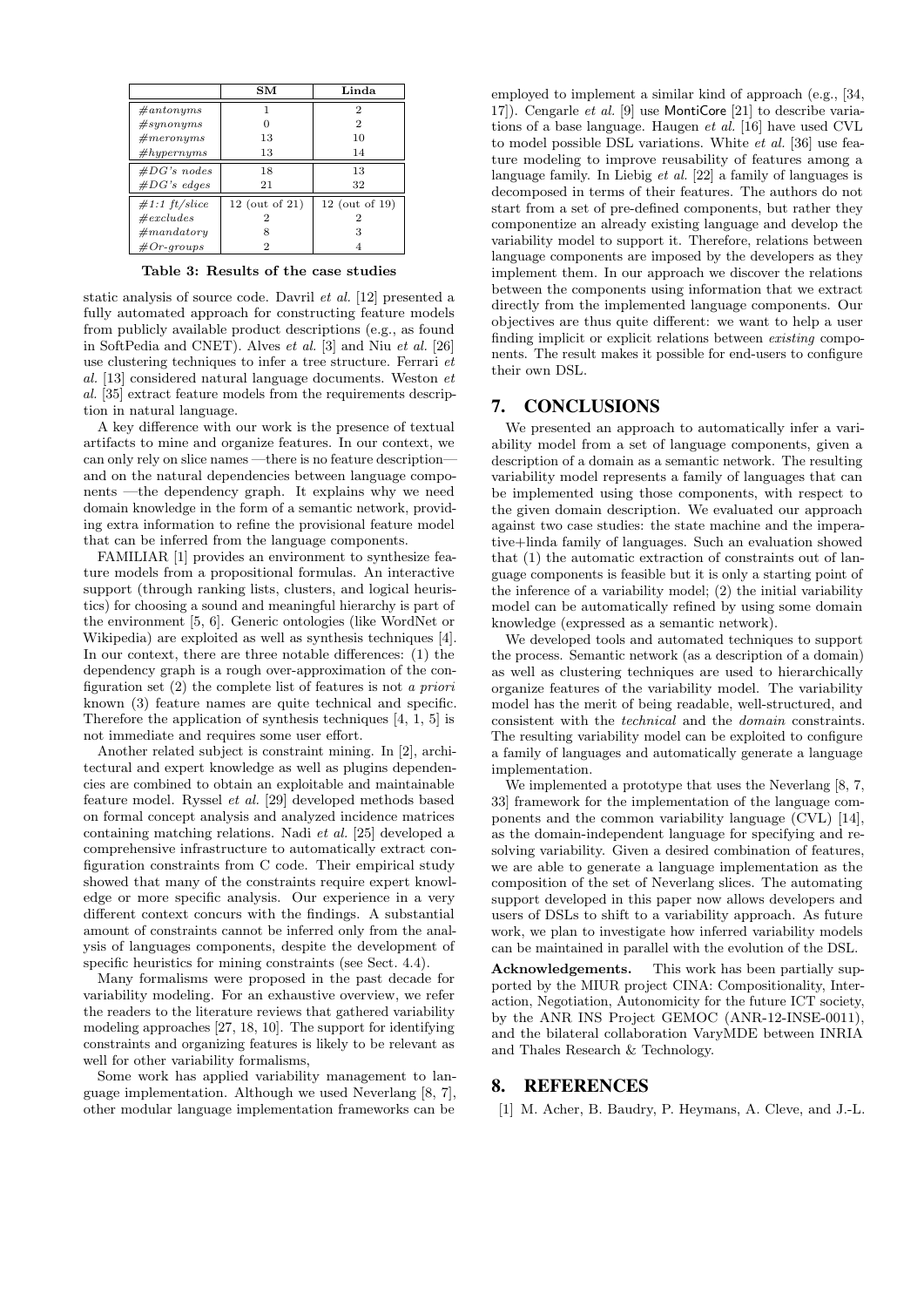Hainaut. Support for Reverse Engineering and Maintaining Feature Models. In P. Collet and K. Schmid, editors, *Proceedings of the 7*th *International Workshop on Variability Modelling of Software-Intensive Systems (VaMoS'13)*, Pisa, Italy, Jan. 2013. ACM.

- <span id="page-10-15"></span>[2] M. Acher, A. Cleve, P. Collet, P. Merle, L. Duchien, and P. Lahire. Extraction and Evolution of Architectural Variability Models in Plugin-based Systems. *Software and Systems Modeling*, July 2013.
- <span id="page-10-11"></span>[3] V. Alves, C. Schwanninger, L. Barbosa, A. Rashid, P. Sawyer, P. Rayson, C. Pohl, and A. Rummler. An Exploratory Study of Information Retrieval Techniques in Domain Analysis. In K. Pohl and B. Geppert, editors, *Proceedings of the 12*th *International Software Product Line Conference (SPLC'08)*, pages 67–76, Limerick, Ireland, Sept. 2008. IEEE.
- <span id="page-10-9"></span>[4] N. Andersen, K. Czarnecki, S. She, and A. Wasowski. Efficient Synthesis of Feature Models. In C. Scwanninger and D. Benavides, editors, *Proceedings of the 16*th *International Software Product Line Conference (SPLC'12)*, pages 97–106, Salvador, Brazil, Sept. 2012.
- <span id="page-10-13"></span>[5] G. Bécan, M. Acher, B. Baudry, and S. Ben Nasr. Breathing Ontological Knowledge Into Feature Model Management. Technical report, INRIA, Rennes, France, Oct. 2013.
- <span id="page-10-14"></span>[6] G. Bécan, S. Ben Nasr, M. Acher, and B. Baudry. WebFML: Synthesizing Feature Models Everywhere. In P. Heymans and J. Rubin, editors, *Proceedings of 18th International Software Product Line Conference (SPLC'14)*, Florence, Italy, Sept. 2014.
- <span id="page-10-4"></span>[7] W. Cazzola. Domain-Specific Languages in Few Steps: The Neverlang Approach. In T. Gschwind, F. De Paoli, V. Gruhn, and M. Book, editors, *Proceedings of the 11*th *International Conference on Software Composition (SC'12)*, Lecture Notes in Computer Science 7306, pages 162–177, Prague, Czech Republic, 31st of May-1st of June 2012. Springer.
- <span id="page-10-7"></span>[8] W. Cazzola and E. Vacchi. Neverlang 2: Componentised Language Development for the JVM. In W. Binder, E. Bodden, and W. Löwe, editors, *Proceedings of the 12*th *International Conference on Software Composition (SC'13)*, Lecture Notes in Computer Science 8088, pages 17–32, Budapest, Hungary, 19th of June 2013. Springer.
- <span id="page-10-20"></span>[9] M. V. Cengarle, H. Grönniger, and B. Rumpe. Variability within Modeling Language Definitions. In A. Schürr and B. Selic, editors, *Proceedings of the 12*th *International Conference on Model Driven Engineering Languages and Systems (MoDELS'09)*, LNCS 5795, pages 670–684, Denver, CO, USA, Oct. 2009. Springer.
- <span id="page-10-18"></span>[10] L. Chen and M. A. Babar. A Systematic Review of Evaluation of Variability Management Approaches in Software Product Lines. *Journal of Information and Software Technology*, 53(4):344–362, Apr. 2011.
- <span id="page-10-8"></span>[11] M. L. Crane and J. Dingel. UML vs. Classical vs. Rhapsody Statecharts: Not All Models Are Created Equal. In L. Briand and C. Williams, editors, *Proceedings of the 8th International Conference on Model Driven Engineering Languages and Systems (MoDELS'05)*, LNCS 3713, pages 97–112. Springer, 2005.
- <span id="page-10-10"></span>[12] J.-M. Davril, E. Delfosse, N. Hariri, M. Acher, J. Cleland-Huang, and P. Heymans. Feature Model Extraction from Large Collections of Informal Product Descriptions. In

L. Baresi and M. Mezini, editors, *Proceedings of the 9th Joint Meeting on Foundations of Software Engineering (ESEC/FSE'13)*, pages 290–300, Saint Petersburg, Russia, Aug. 2013. ACM.

- <span id="page-10-12"></span>[13] A. Ferrari, G. O. Spagnolo, and F. Dell'Orletta. Mining Commonalities and Variabilities from Natural Language Documents. In *Proceedings of the 17th International Software Product Line Conference (SPLC'13)*, pages 116–120, Tokyo, Japan, Sept. 2013. ACM.
- <span id="page-10-23"></span>[14] F. Fleurey, Ø. Haugen, B. Møller-Pedersen, A. Svendsen, and X. Zhang. Standardizing Variability — Challenges and Solutions. In I. Ober and I. Ober, editors, *Proceedings of the 15th International Conference on Interating System and Software Modeling (SDL'11)*, LNCS 7083, pages 233–246, Tolouse, France, 2011. Springer.
- <span id="page-10-5"></span>[15] D. Gelernter. Generative Communication in Linda. *ACM Trans. Prog. Lang. Syst.*, 7(1):80–112, Jan. 1985.
- <span id="page-10-21"></span>[16] Ø. Haugen, B. Møller-Pedersen, J. Oldevik, G. K. Olsen, and A. Svendsen. Adding Standardized Variability to Domain Specific Languages. In K. Pohl and B. Geppert, editors, *Proceedings of the 12*th *International Software Product Line Conference (SPLC'08)*, pages 139–148, Limerick, Ireland, Sept. 2008. IEEE.
- <span id="page-10-19"></span>[17] P. R. Henriques, M. J. Varanda Pereira, M. Mernik, M. Lenič, J. Gray, and H. Wu. Automatic Generation of Language-Based Tools Using the LISA System. *IEE Proceedings — Software*, 152(2):54–69, Apr. 2005.
- <span id="page-10-17"></span>[18] A. Hubaux, A. Classen, M. Mendonça, and P. Heymans. A Preliminary Review on the Application of Feature Diagrams in Practice. In D. Benavides, D. S. Batory, and P. Grünbacher, editors, *Proceedings of the 4<sup>th</sup> International Workshop on Variability Modelling of Software-Intensive Systems (VaMoS'10)*, pages 53–59, Linz, Austria, Jan. 2010.
- <span id="page-10-0"></span>[19] J. Hutchinson, J. Whittle, M. Rouncefield, and S. Kristoffersen. Empirical Assessment of MDE in Industry. In H. Gall and N. Medvidović, editors, Proceedings *of the 33rd International Conference on Software Engineering (ICSE'11)*, pages 471–480, Waikiki, Honolulu, Hawaii, May 2011. IEEE.
- <span id="page-10-1"></span>[20] G. Kövesdán, M. Asztalos, and L. Lengyel. A Classification of Domain-Specific Language Intents. *International Journal of Modeling and Optimization*, 4(1):67–73, Feb. 2014.
- <span id="page-10-6"></span>[21] H. Krahn, B. Rumpe, and S. Völkel. MontiCore: A Framework for Compositional Development of Domain Specific Languages. *International Journal on Software Tools for Technology Transfer*, 12(5):353–372, Sept. 2010.
- <span id="page-10-22"></span>[22] J. Liebig, R. Daniel, and S. Apel. Feature-Oriented Language Families: A Case Study. In P. Collet and K. Schmid, editors, *Proceedings of the 7*th *International Workshop on Variability Modelling of Software-intensive Systems (VaMoS'13)*, Pisa, Italy, Jan. 2013. ACM.
- <span id="page-10-2"></span>[23] M. Mernik, J. Heering, and A. M. Sloane. When and How to Develop Domain Specific Languages. *ACM Comput. Surv.*, 37(4):316–344, Dec. 2005.
- <span id="page-10-3"></span>[24] M. Mernik and V.  $\check{Z}$ umer. Incremental Programming Language Development. *Computer Languages, Systems and Structures*, 31(1):1–16, Apr. 2005.
- <span id="page-10-16"></span>[25] S. Nadi, T. Berger, C. Kästner, and K. Czarnecki. Mining Configuration Constraints: Static Analysis and Empirical Results. In L. Briand and A. van der Hoek, edi-